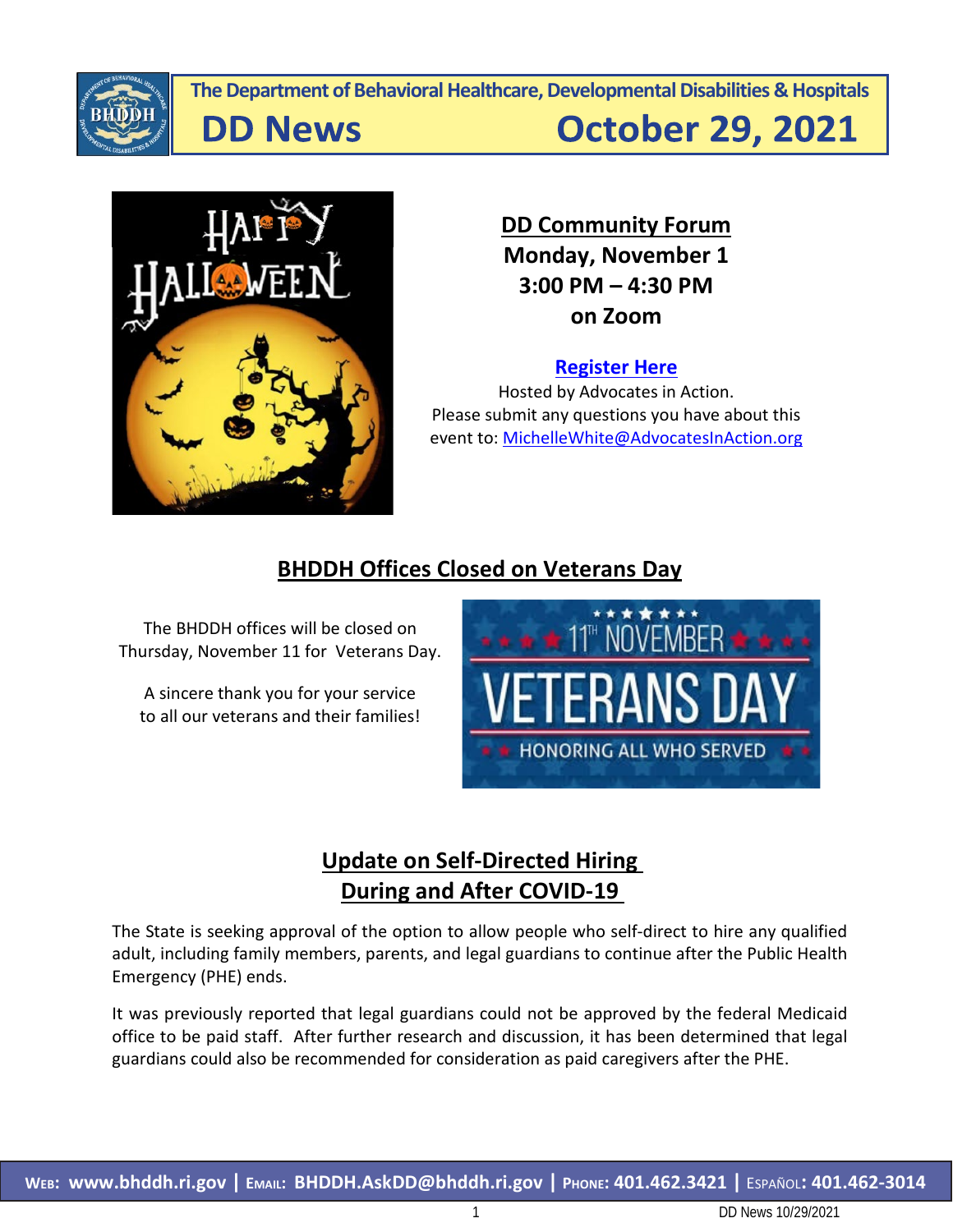### **Update on the Consent Decree**

On October 21, 2021 the Court accepted and order a proposed Action Plan regarding the Consent Decree. In developing the terms of the Action Plan and the State's committing to executing the Action Plan, relative to the Show Cause Order, the Court found that "cause has been shown and that the State should not be held in contempt."

Initially, DOJ had asked the court to find the State in contempt because DOJ believed not enough progress had been made on the Consent Decree. When the Court accepted the Action Plan, DOJ agreed to voluntarily withdraw their motion for contempt.

The main components of the Action Plan are:

- A rate revision and payment methodology review.
	- o New rates that impact DSP wages will bring the average starting hourly wage to \$18/hour in fiscal year 2023 and to \$20/hour in fiscal year 2024.
- Workgroups looking at administrative barriers will complete their work by 3/31/22.
- A statewide workforce initiative will focus on recruiting and credentialling staff to work with adults with disabilities.
- The State will implement a Transformation Fund to:
	- o Support the creation of regional service coordination models and pool of substitute staff for individuals who self-direct.
	- o Create a technical assistance grant process with defined tasks, funding, and outcomes to help provider agencies change their service models.
- A new Technology Fund to support adults with disabilities in acquiring assistive and supportive technology.
- A review of transportation needs and options to increase availability of transportation.
- The Court Monitor will be evaluating progress by looking at data, including:
	- o Increased stability of the workforce;
	- o Increased numbers of adults with disabilities achieving employment and integrated community activity;
	- o Increased integrated service hours for adults with disabilities.

We appreciate and thank the many stakeholders who were involved in this process and continue to help transform the DD system.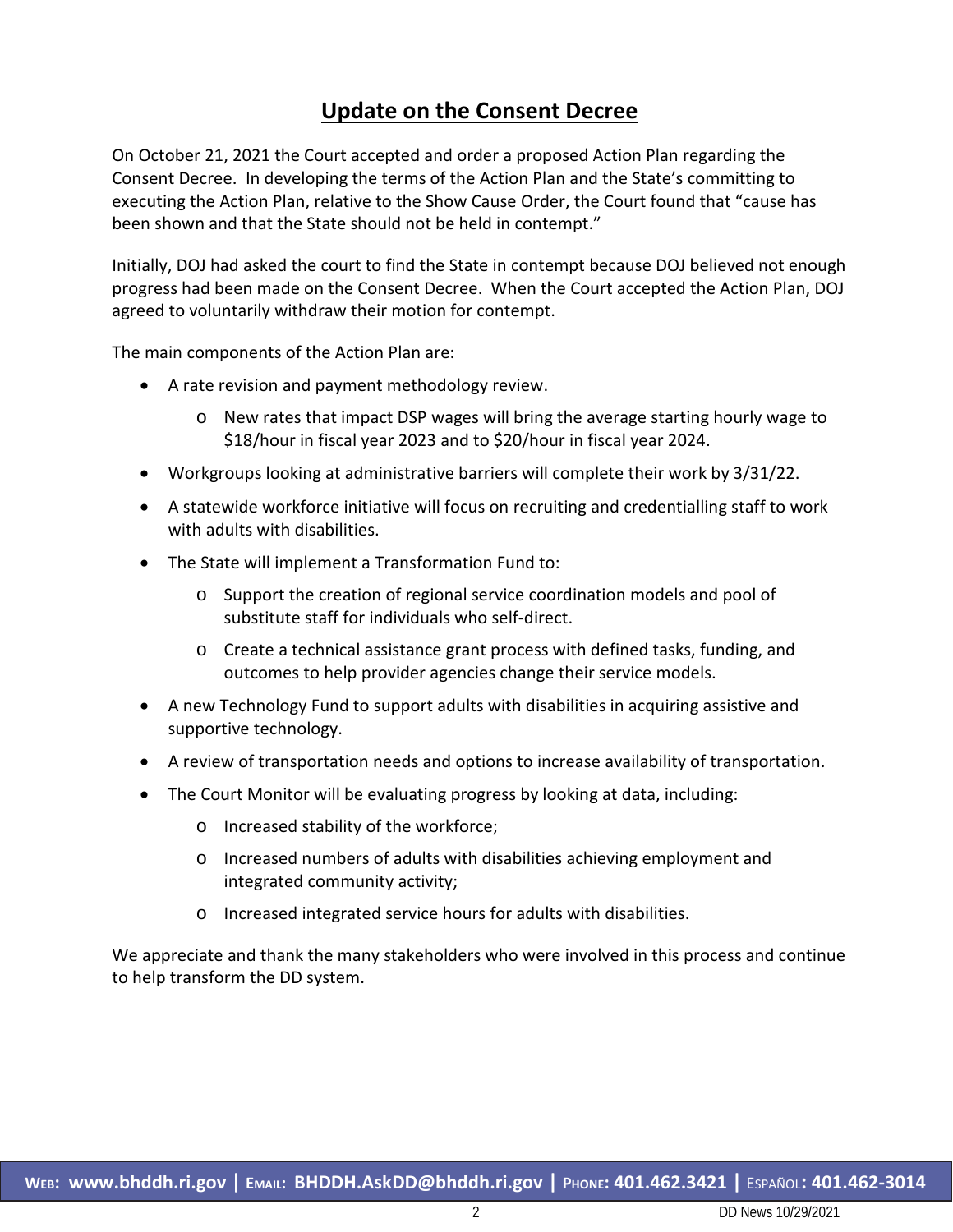# **How Long Have You Been Working? A Snapshot of DD Employment**

At the close of National Disability Employment Awareness Month, the Division of Developmental Disabilities wants to do a shout out to all those individuals with I/DD who are working in their communities throughout Rhode Island.

Through the use of Therap, the central computer system that Division and the DD provider network uses to track data, we are happy to celebrate those who have been working and the longevity of their jobs. One person has been working at the same employer for more than 30 years!



*We are aware that we may be missing many individuals in the Therap system and for that we apologize. We are making every effort to solidify the system over the next year so that we may celebrate each and every worker.*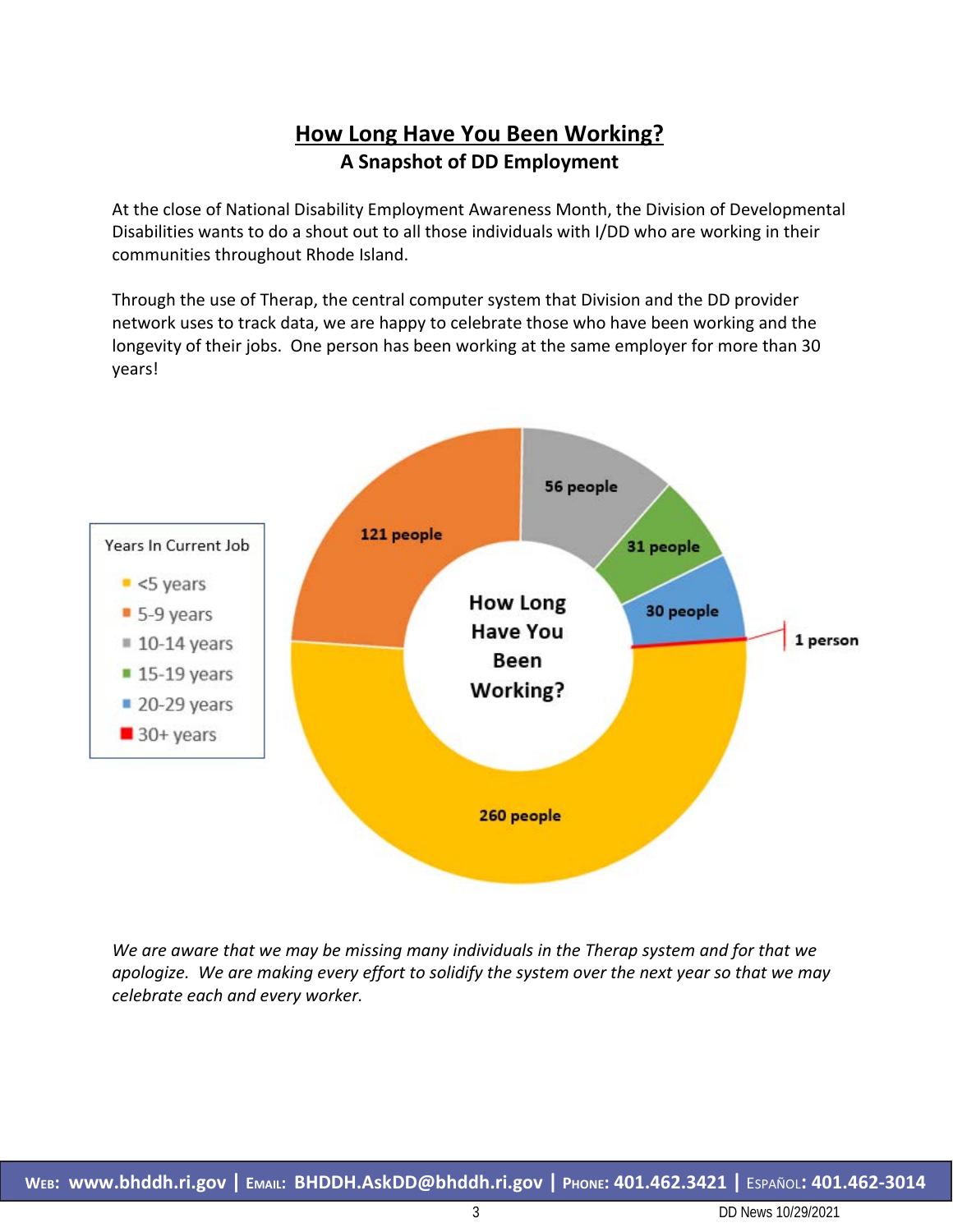# **Documentary Film Screening: "Of the Community" Tuesday, November 9, 2021 1:00 PM to 1:45 PM [Click here](https://elsevier.zoom.us/webinar/register/WN_7mb3BPQAQkG0LdbDkBEkqw) to register**

This film follows the lives of eight individuals with intellectual and developmental disabilities in their journey to becoming of their community, not just in it. It also warns service providers of unconscious institutional mindsets that can threaten good service intentions. Attendees can expect to:

- Gain a refreshed and energized perspective on the meaning of true community inclusion.
- See how an elevated role-perception amongst direct support professionals is a key driver to making dreams a reality for people with intellectual and developmental disabilities and their families!

# **Rhode Island 2030: Charting A Course For The Future Of The Ocean State Community Conversations**

Following 13 virtual community conversations on key priority areas such as education, workforce, and children and family issues, Governor Dan McKee and Lt. Governor Sabina Matos have rolled out a working paper containing preliminary recommendations which, once further shaped by public input, will serve as a framework and guiding document for the state over the next decade.

**[Read the RI 2030: Working Draft and Preliminary Recommendations HERE](https://www.ri2030.com/_files/public/RI%202030_final.pdf) [\(en Español aqui\)](https://ri2030.com/_files/public/RI%202030_sp.pdf)** 

Beginning on October 26, the McKee-Matos Administration, will be holding in-person public input sessions to solicit feedback on the preliminary document. Upcoming public input sessions are:

- Tuesday, November 2 at the Community College of Rhode Island (400 East Ave, Warwick), 5 PM\* *\* = Proof of vaccination or a recent negative COVID test (72 hours) is required at CCRI. Rapid testing is available on site. For more information, visit CCRI's website.*
- Thursday, November 4 at Innovate Newport (513 Broadway, Newport), 5 PM
- Tuesday, November 9 at United Theatre (5 Canal Street, Westerly), 5 PM

Please note masks are required at all venues. Additional conversations will be announced at a later date.

If you would like to submit comments virtually, please **[fill out this form](https://docs.google.com/forms/d/e/1FAIpQLSe3cgRe67lN2PM2WhbjUbqV01Ax-HZ8DyNYPjD3_U3be5FH7A/viewform)**.

**[View videos of past conversations here](https://www.ri2030.com/community-conversations/)**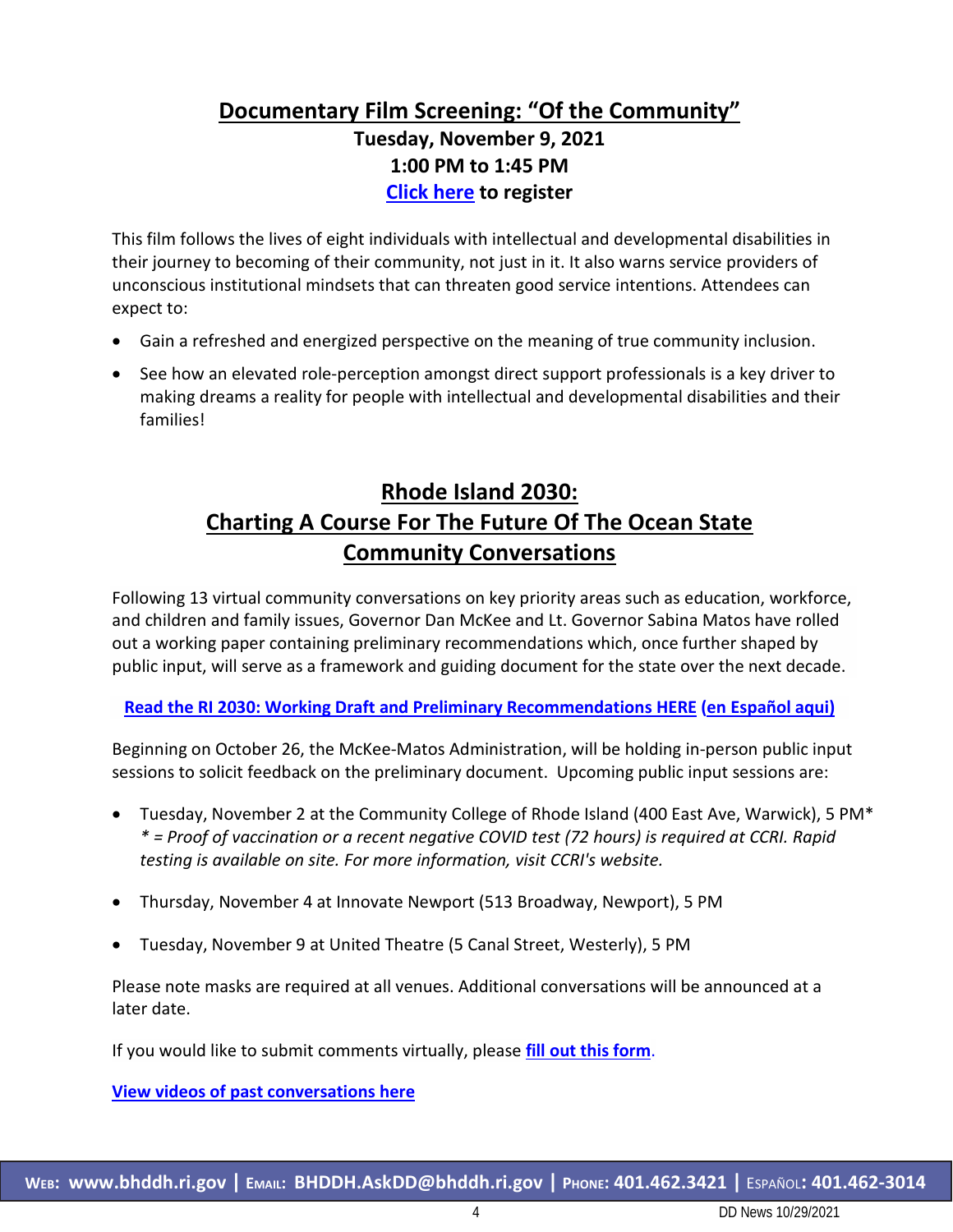# **2021 Symposium: Supporting Older Adults, Caregivers, and People with Disabilities Through Innovative Volunteer Models**

**Tuesday, November 16, 2021, 1:00-3:30 PM Wednesday, November 17, 2021, 1:00-3:45 PM [Click Here for More Information and to Register](https://www.communitycarecorps.org/2021-symposium)** 

In conjunction with National Family Caregivers Month, USAging has organized a free two-day, virtual symposium to learn about local innovative models for supporting older adults, people with disabilities, and caregivers through the use of volunteers. The symposium will promote and elevate awareness of the Community Care Corps initiative among stakeholder groups, highlight the work of grantees, and share lessons learned with others who may wish to start similar programs.

The symposium will incorporate keynote addresses and panel presentations featuring experts on topics such as caregiving, volunteerism, and the value and impact of non-medical care. Presenters will share information and insights on engaging leaders and activating volunteers to participate in innovative models that address the needs of caregivers at the community level.

#### **Agenda November 16**

#### 1:00 pm **Welcome**

**Community Care Corps: Setting the Stage** 

**Videos from Capitol Hill** *featuring US Reps Debbie Dingell (D-MI) and Susan Collins (R-ME)* **Keynote: Volunteer Activation and Engagement, a National Perspective**  2:00 pm **Break -** videos highlighting impact of Community Care Corps will be shown

2:30 pm **Activating Volunteers in Local Models Supporting Older Adults, Family Caregivers and People with Disabilities - Panel Discussion**

#### **Agenda November 17**

1:00 pm **Welcome** 

**Keynote Address: ACL's Efforts to Support Family Caregivers Needs of Caregivers at Community Level - Panel Discussion** 

2:15 pm **Break -** videos highlighting impact of Community Care Corps will be shown 2:30 pm **Addressing Community Needs of Caregivers, Older Adults and People Living with Disabilities Through Innovative Models - Panel Discussion** 

For questions, contact **[Community Care Corps](mailto:info@communitycarecorps.org?subject=)**.

*Funded by ACL, [Community Care Corps](https://urldefense.com/v3/__https:/click.connect.hhs.gov/?qs=37c0a516b93dba8f24e30a9344490e62d4e859b40d65b7e38f72593816dba10251127877cdaa6b82b58060192c8c5463669ce1f3a8444cea__;!!KKphUJtCzQ!YwTAbkf4rjfXp3uz7JCCHssgxdMkKsLee_ued8AKBfaDgmG3aFEIheWt2OS6Qh_UJQpT2qJ7gBI$) is a national program that fosters innovative models in which local volunteers assist family caregivers, older adults, or persons with disabilities with non-medical care in their own homes in order to maintain independence.*

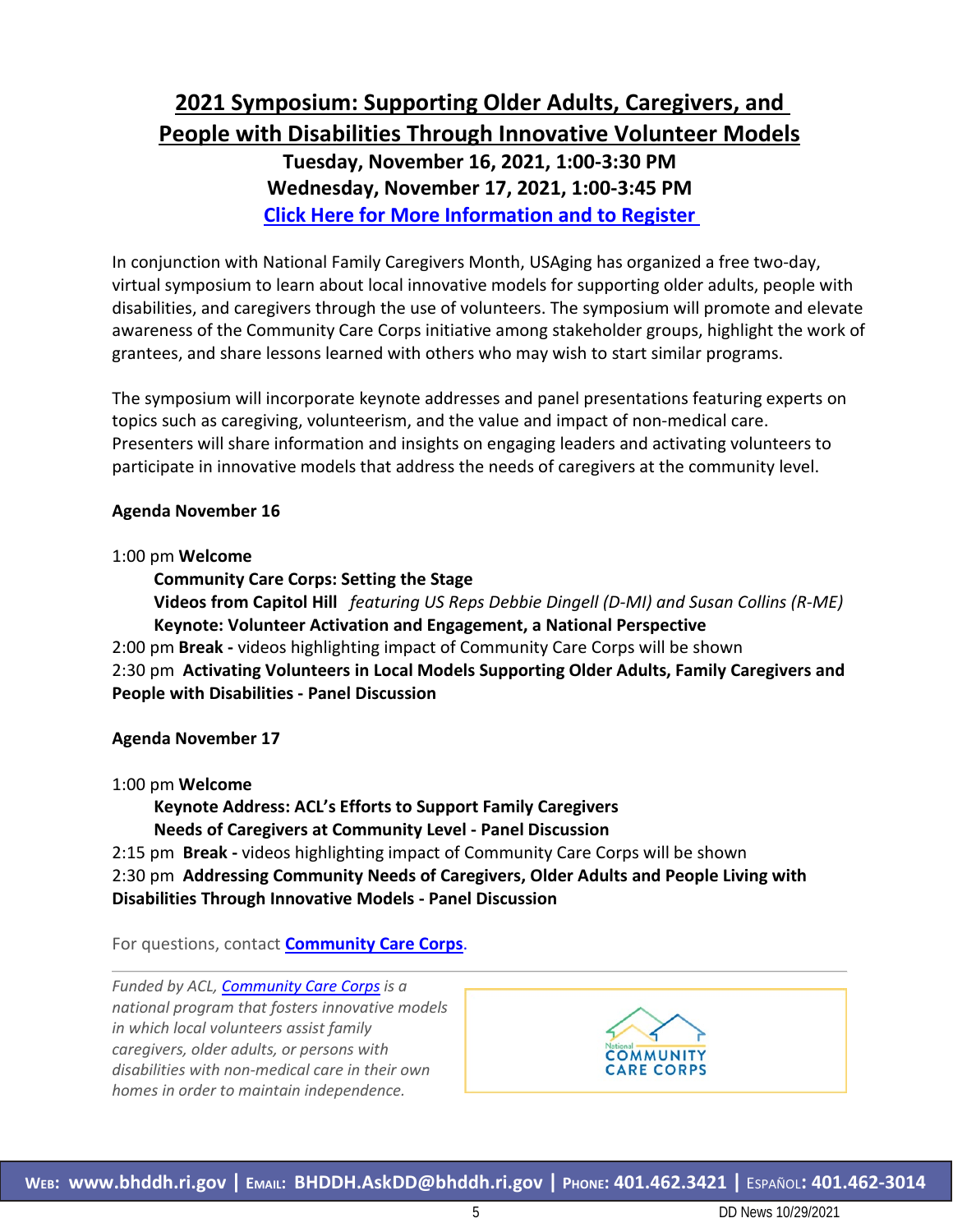# **Raise Report Offers 26 Recommendations to Strengthen Family Caregiving**

The Family Caregiving Advisory Council created by the Recognize, Assist, Include, Support, & Engage (RAISE) Family Caregivers Act of 2017 has issued its initial report to Congress. The report outlines progress to date on the council's efforts to evaluate and document the experiences and unmet needs of the nation's family caregivers in the current environment. The report includes 26 recommendations that were developed in response to a broad range of informationgathering efforts conducted between 2019 and 2021. These efforts included a formal request for information (RFI) from family caregivers, a series of listening sessions and focus groups, and more than a dozen briefings from experts in the field. The council used the findings of its information-gathering efforts to develop the recommendations presented in this report. The recommendations include:

- Five recommendations that address the need for increased awareness of family caregiving.
- Five recommendations for increased emphasis on integrating the caregiver into processes and systems from which they have been traditionally excluded.
- Nine recommendations for increasing access to services and supports to assist family caregivers.
- Four recommendations to increase financial and workplace protections for caregivers.
- Three recommendations to drive better and more consistent research and data collection to assist in the development and dissemination of systemic policies and interventions that can help family caregivers in meaningful ways.

### **Download the [RAISE Family Caregivers Act Initial Report to Congress.](https://acl.gov/sites/default/files/RAISE-Initial%20Report%20To%20Congress%202021_Final.pdf)**

Watch the **[video interviews](https://acl.gov/node/7527)** with caregivers about their experiences.



### **Thanks to Advocates in Action for sharing this laugh!**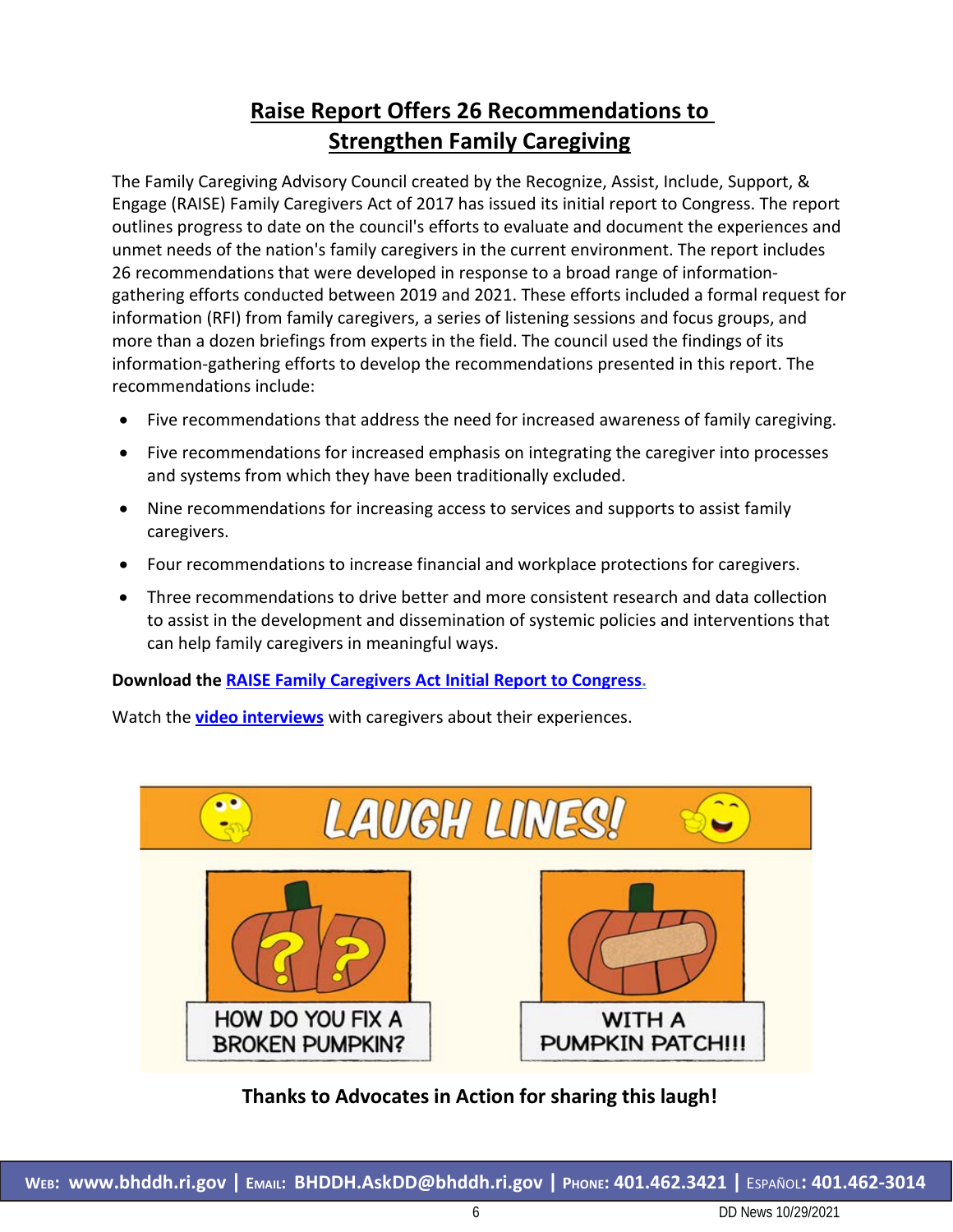# **Contacting DD Staff**

See the full Division Contact List attached to this newsletter.

Monday-Friday 8:30-4:00 for questions or support **(401) 462-3421**

> Para español, llame **(401) 462-3014**

Send general questions to the AskDD email address. [BHDDH.AskDD@bhddh.ri.gov](mailto:BHDDH.AskDD@bhddh.ri.gov)

Please do not email critical issues.

# **Sign Up for Our Email List**

If you aren't receiving email updates and newsletters from BHDDH, you can [sign up here](https://visitor.r20.constantcontact.com/manage/optin?v=001eqFath_w1XkYArH2x0GW8bc7GVDqsDyWPJIEAFzZva8gz_TPfL5twTJBMX31wroDseZVoKARm5p2-EIVxblCOz0_xHCYHhe-czFB5H3Zw4I%3D) or on our website. Go to

SIGN UP FOR THE BHDDH NEWSLETTER

<https://bhddh.ri.gov/developmentaldisabilities/events/newsandupdates/> to sign up or to see past quarterly newsletters and issues of DD News.

# **If you are experiencing a mental health crisis, BH Link is here for you**

BH Link's mission is to ensure all Rhode Islanders experiencing mental health and substance use crises receive the appropriate services they need as quickly as possible in an environment that supports their recovery. Call 911 if there is risk of immediate danger. Visit the BH Link website at [www.bhlink.org](http://www.bhlink.org/) or for confidential support and to get connected to care:

# CALL **(401) 414-LINK (5465)** If under 18 CALL: **(855) KID(543)-LINK(5465)**

Visit the 24-HOUR/7-DAY TRIAGE CENTER at 975 Waterman Avenue, East Providence, RI

# **Stay Informed with Information on COVID-19**

### **Rhode Island Department of Health COVID-19 Resources**

| Hotline | (401) 222-8022 or 211 after hours;   |
|---------|--------------------------------------|
| Email   | RIDOH.COVID19Questions@health.ri.gov |
| Website | https://health.ri.gov/covid/         |

#### **Center for Disease Control COVID-19 Information**

Website [cdc.gov/coronavirus](http://www.cdc.gov/coronavirus)  Videos <https://www.cdc.gov/coronavirus/2019-ncov/communication/videos.html>  *Includes a link to ASL videos*

### **RI Parent Information Network (RIPIN)**

| Website     | https://ripin.org/covid-19-resources/        |
|-------------|----------------------------------------------|
| Call Center | (401) 270-0101 or email callcenter@ripin.org |

#### **Advocates in Action – for videos and easy to read materials** Website <https://www.advocatesinaction.org/> *Website offers BrowseAloud, which will read the website to you*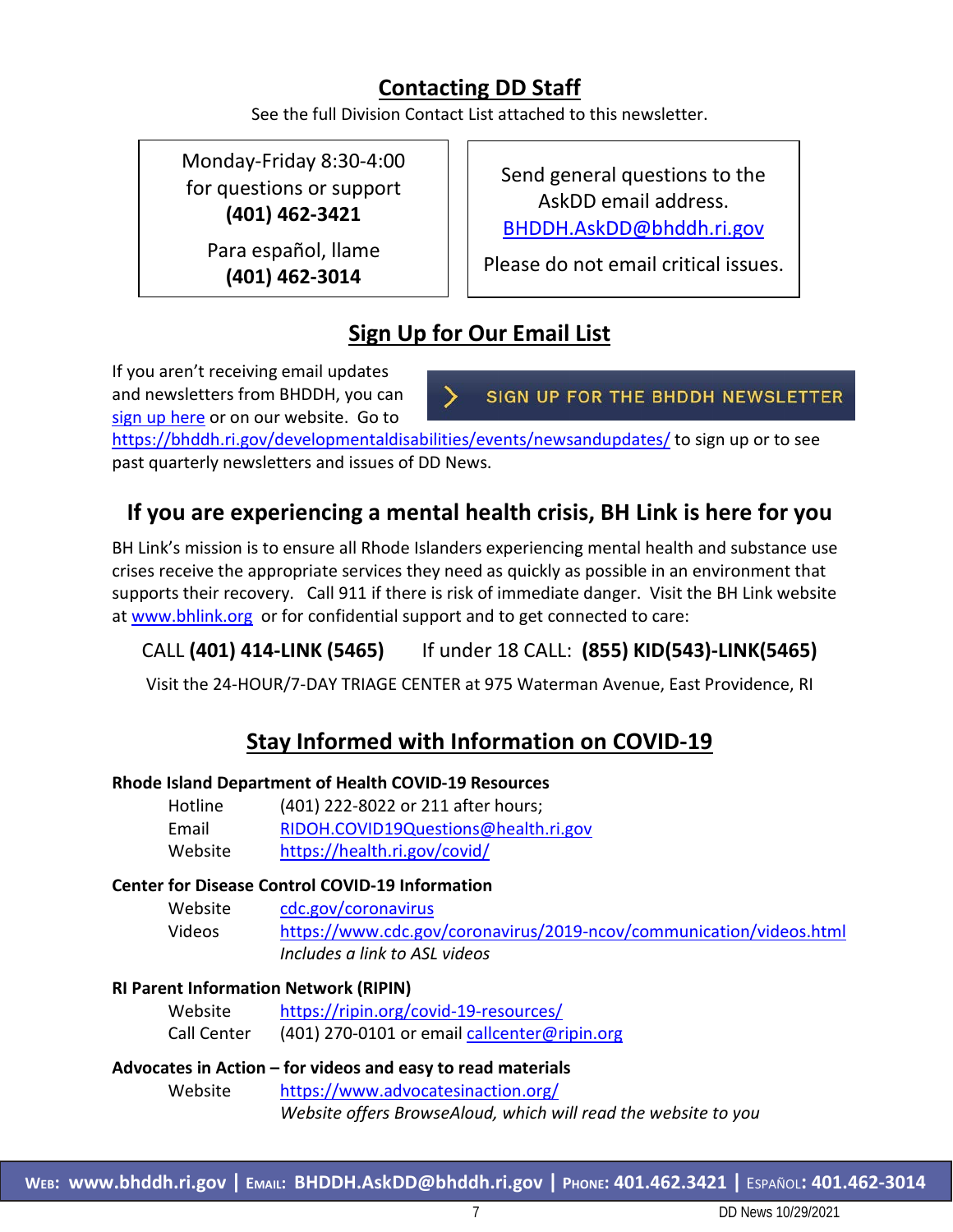|                                                |                            | <b>Developmental Disabilities Services - All Staff Contacts</b> |                      |                                                                   |
|------------------------------------------------|----------------------------|-----------------------------------------------------------------|----------------------|-------------------------------------------------------------------|
| <b>Main Phone #:</b>                           |                            | (401) 462-3421                                                  | Website:             | https://bhddh.ri.gov/                                             |
| To report abuse/neglect:                       |                            | (401) 462-2629                                                  |                      |                                                                   |
| Fax:<br>TDD:                                   |                            | (401) 462-2775<br>(401) 462-3226                                |                      |                                                                   |
| <b>Spanish Line:</b>                           |                            | (401) 462-3014                                                  |                      |                                                                   |
| <b>Name</b>                                    |                            | <b>Title</b>                                                    | Phone                | <b>Email</b>                                                      |
| Kevin                                          | Savage                     | Director                                                        | 462-0581             | Kevin.Savage@bhddh.ri.gov                                         |
| Heather                                        | Mincey                     | <b>Assistant Director</b>                                       | 462-1218             | Heather.Mincey@bhddh.ri.gov                                       |
| Christine<br>Tracey                            | <b>Botts</b><br>Cunningham | Deputy Administrator<br>Associate Director, Employment          | 462-2766<br>462-3857 | Christine.Botts@bhddh.ri.gov<br>Tracey.Cunningham@bhddh.ri.gov    |
| <b>Brenda</b>                                  | DuHamel                    | Associate Director, Admin Services                              | 462-3010             | Brenda.DuHamel@bhddh.ri.gov                                       |
| Cindy                                          | Fusco                      | Chief Implementation Aide                                       | 462-3016             | Cynthia.Fusco@bhddh.ri.gov                                        |
| Melissa                                        | Greenlief                  | Administrator, Comm Services                                    | 462-2459             | Melissa.Greenlief@bhddh.ri.gov                                    |
| Susan                                          | Hayward                    | Administrator, YIT                                              | 462-2519             | Susan.Hayward@bhddh.ri.gov                                        |
| Anne                                           | LeClerc                    | Associate Director, Prgm Perf                                   | 462-0192             | Anne.LeClerc@bhddh.ri.gov                                         |
| <b>Tracy</b><br>Gerard (Jay)                   | Levesque<br>MacKay         | <b>Clinical Administrator</b><br>Assoc. Admin, Comm Services    | 462-0209<br>462-5279 | Tracy.Levesque@bhddh.ri.gov<br>Gerard.mackay@bhddh.ri.gov         |
| Jacqueline                                     | Reilly                     | Programming Services Officer                                    | 462-0126             | Jacqueline.Reilly@bhddh.ri.gov                                    |
| <b>Case Management Units</b>                   |                            |                                                                 |                      |                                                                   |
| East Providence/Pawtucket/Central Falls Region |                            |                                                                 |                      |                                                                   |
| Marguerite                                     | <b>Belisle</b>             | <b>Casework Supervisor</b>                                      | 462-0714             | Marguerite.Belisle@bhddh.ri.gov                                   |
| Amie                                           | Adams                      | Social Caseworker II                                            | 462-2480             | Amie.Adams@bhddh.ri.gov                                           |
| Carl                                           | Desjarlais                 | Social Caseworker II                                            | 462-1555             | Carl.Desjarlais@bhddh.ri.gov                                      |
| Stacey                                         | Perry                      | Social Caseworker II                                            | 462-2418             | Stacey.Perry@bhddh.ri.gov                                         |
| Suzanne<br>Mary Beth                           | Porter<br>Silveria         | Social Caseworker II<br>Social Caseworker II                    | 462-1972<br>462-2438 | Suzanne.Porter@bhddh.ri.gov<br>Marybeth.Silveria@bhddh.ri.gov     |
| Heather                                        | Soares                     | Social Caseworker II                                            | 462-6097             | Heather.Soares@bhddh.ri.gov                                       |
| Northern RI/West Bay/Kent Region               |                            |                                                                 |                      |                                                                   |
| Janice                                         | <b>Bijesse</b>             | Casework Supervisor                                             | 462-4290             | Janice.Bijesse@bhddh.ri.gov                                       |
| Mary                                           | Cameron                    | Social Caseworker II                                            | 462-1307             | Mary.Cameron@bhddh.ri.gov                                         |
| Jackie                                         | Camilloni                  | Social Caseworker II                                            | 462-3022             | Jackie.Camilloni@bhddh.ri.gov                                     |
| Megan                                          | Gilbert                    | Social Caseworker II                                            | 462-2524             | Megan.Gilbert@bhddh.ri.gov                                        |
| Dayna<br>Natalie                               | Hansen<br>Sam              | Social Caseworker II<br>Social Caseworker II                    | 462-2505<br>462-2529 | Dayna.Hansen@bhddh.ri.gov<br>Natalie.Sam@bhddh.ri.gov             |
| Erin                                           | Simonelli                  | Social Caseworker II                                            | 462-2502             | Erin.Simonelli@bhddh.ri.gov                                       |
| South County/West Bay/Kent Region              |                            |                                                                 |                      |                                                                   |
| Meredith                                       | MacDonald                  | Casework Supervisor                                             | 462-1329             | Meredith.Macdonald@bhddh.ri.gov                                   |
| Lauree                                         | Champagne                  | Social Caseworker II                                            | 462-2728             | Lauree.Champagne@bhddh.ri.gov                                     |
| Jennifer                                       | Gouveia                    | Social Caseworker II                                            | 462-0098<br>462-2409 | Jennifer.Gouveia@bhddh.ri.gov                                     |
| Jill<br>Lena                                   | Murphy<br>Sousa            | Social Caseworker II<br>Social Caseworker II                    | 462-1834             | Jill.Murphy@bhddh.ri.gov<br>Lena.Sousa@bhddh.ri.gov               |
| Joseph                                         | Tevyaw                     | Social Caseworker II                                            | 462-2474             | Joseph.Tevyaw@bhddh.ri.gov                                        |
| Timothy                                        | Cronin                     | Social Caseworker II                                            | 462-1721             | Timothy.Cronin@bhddh.ri.gov                                       |
| Providence/West Bay/Kent Region                |                            |                                                                 |                      |                                                                   |
| Vacancy                                        |                            | Casework Supervisor                                             |                      |                                                                   |
| JoAnn                                          | <b>DiMuccio</b>            | Social Caseworker II                                            | 462-2523             | JoAnn.DiMuccio@bhddh.ri.gov                                       |
| Meaghan<br>Souphalak                           | Jencks<br>Muriel           | Social Caseworker II<br>Social Caseworker II                    | 462-2113<br>462-2512 | Meaghan.Jencks@bhddh.ri.gov<br>Souphalak.Muriel@bhddh.ri.gov      |
| Kelly                                          | Petersen                   | Social Caseworker II                                            | 462-3402             | Kelly.Petersen@bhddh.ri.gov                                       |
| Yolande                                        | Ramos                      | Social Caseworker II                                            | 462-1059             | Yolande.Ramos@bhddh.ri.gov                                        |
| Judy                                           | Smith                      | Social Caseworker II                                            | 462-1327             | Judith.Smith@bhddh.ri.gov                                         |
| <b>Eligibility Unit</b>                        |                            |                                                                 |                      |                                                                   |
| Karen                                          | Lowell                     | <b>Eligibility Supervisor</b>                                   | 462-2209             | Karen.Lowell@bhddh.ri.gov                                         |
| Marissa                                        | Abbruzzi                   | Social Caseworker II (RICLAS)                                   | 462-6099             | Marisa.Abbruzzi@bhddh.ri.gov                                      |
| Christine<br>Lori                              | Harding<br>Lombardi, RN    | <b>Eligibility Caseworker</b><br><b>PASRR</b>                   | 462-3233<br>462-0089 | Christine.Harding@bhddh.ri.gov<br>Lori.Lombardiburns@bhddh.ri.gov |
| Kim                                            | Wright                     | <b>Information Aide</b>                                         | 462-2584             | Kimberly.Wright@bhddh.ri.gov                                      |
| <b>SIS Unit</b>                                |                            |                                                                 |                      |                                                                   |
| Donna                                          | Standish                   | <b>SIS Supervisor</b>                                           | 462-2628             | Donna.Standish@bhddh.ri.gov                                       |
| Wendy                                          | Cormier                    | SIS Caseworker                                                  | 462-1302             | Wendy.Cormier@bhddh.ri.gov                                        |
| Kristen                                        | Miga                       | <b>SIS Caseworker</b>                                           | 462-0449             | Kristen.Miga@bhddh.ri.gov                                         |
| Gail                                           | Reynolds                   | SIS Caseworker                                                  | 462-2510             | Gail.Reynolds@bhddh.ri.gov                                        |
| <b>Transition Unit</b><br>Susan                | Hayward                    | Administrator, YIT                                              | 462-2519             | Susan.Hayward@bhddh.ri.gov                                        |
| Carolee                                        | Leach                      | Prof. Services Coordinator                                      | 462-1723             | Carolee.Leach@bhddh.ri.gov                                        |
| <b>Support Staff</b>                           |                            |                                                                 |                      |                                                                   |
| Stephanie                                      | Andreozzi                  | <b>Implementation Aide</b>                                      | 462-1859             | Stephanie.Andreozzi@bhddh.ri.gov                                  |
| Lori                                           | Vandall                    | Clerk Typist - medical leave                                    | 462-6086             | Lori.Vandall@bhddh.ri.gov                                         |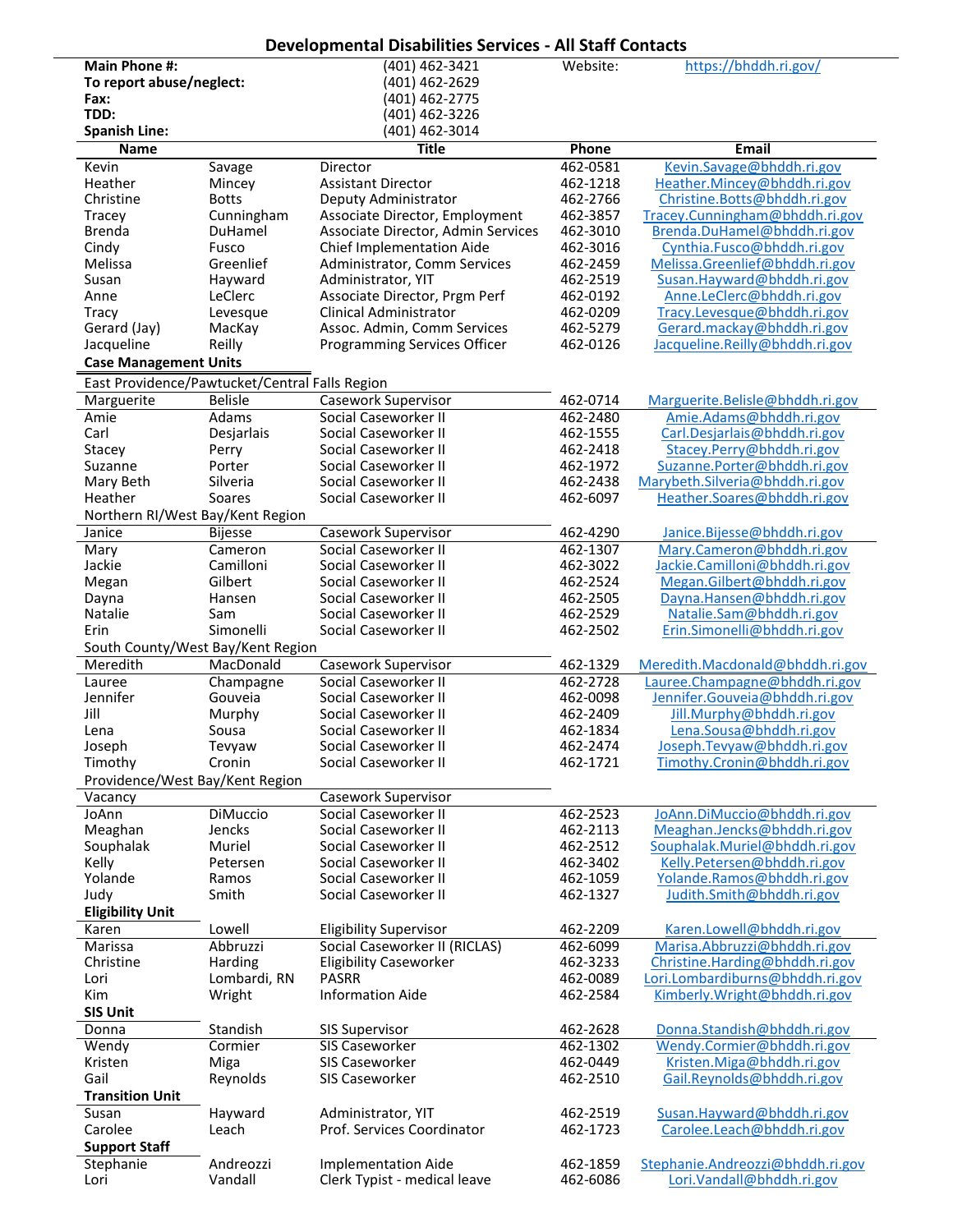# **Community of Practice in Autism in RI November Meeting**

# **Zoom Webinar**

# Overcoming Barriers – A Mother's 25-Year Journey Raising a Son with ASD

#### **PRESENTERS:**

*Susan Linehan, autism advocate, parent consultant and support group facilitator Patrick Linehan – artist, musician, selfadvocate* 

Attend this webinar and learn about one family's journey from autism diagnosis to adulthood. Susan Linehan will guide the audience through her family's experience navigating the public education system, building a team of parent/ teacher/school collaborations, and successfully helping her son Patrick to transition to adult services. The discussion will emphasize the importance of positive engagement while focusing on nurturing the child's unique strengths and talents. You will have an opportunity to see some of Patrick's artwork as well as a recent piano performance.

#### **REGISTRATION**

**NOVEMBER 2, 2021 4:00-6:00 PM** ZOOM WEBINAR

Advance registration is required using the link below:



**<http://bit.ly/38DRVJN>**

After registering, you will receive a confirmation email with information about joining the webinar.

#### **Professional Development:**

Continuing Education Credits (2.0 credit hours) from NASW-RI and RIMHCA will be available pending approval.

To be eligible for CEUs you MUST:

- JOIN USING YOUR UNIQUE ZOOM LINK PROVIDED UPON REGISTERING,
- SIGN INTO WEBINAR USING BOTH FIRST & LAST NAMES, and
- PARTICIPATE THE DURATION OF THE WEBINAR.

#### **Questions & Requests:**

If you need a reasonable accommodation, please indicate your request on the registration form as soon as possible.

**For registration questions,** contact Elaine Sollecito at [esollecito@ric.edu o](mailto:esollecito@ric.edu)r 401–456-2764. **For questions about the Community of Practice or this meeting,** contact Paul LaCava at [placava@ric.edu](mailto:placava@ric.edu) or 401-456-4735.



Registration information is also available on the Sherlock Center website at [www.sherlockcenter.org.](http://www.sherlockcenter.org)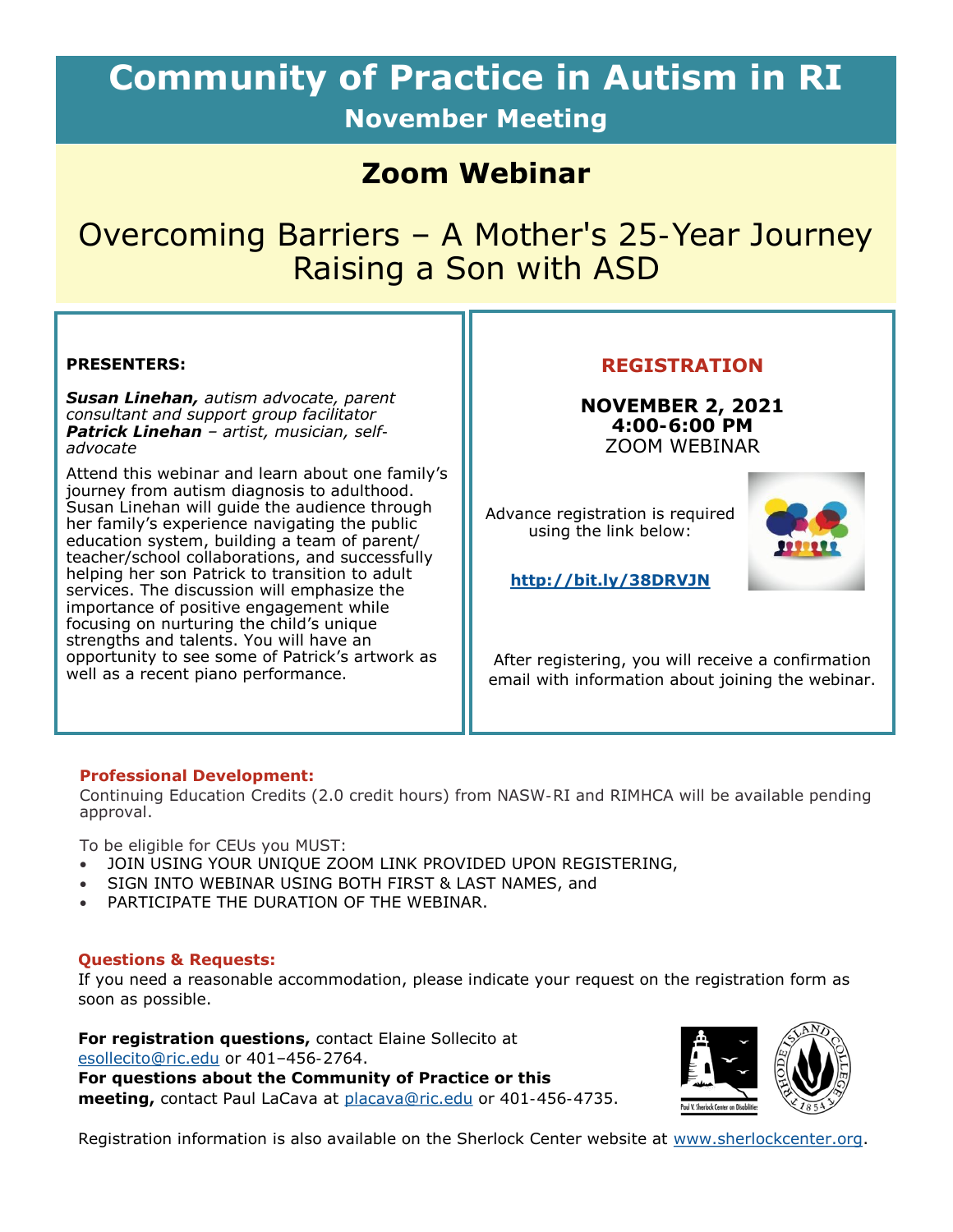# **SELF-DIRECTED SUPPORTS NETWORK**  A NETWORK OF INDIVIDUALS AND FAMILY MEMBERS USING SELF-DIRECTED SUPPORTS IN RHODE ISLAND

### ONLINE MEETING

**TUESDAY, NOVEMBER 9, 2021 7:00 – 8:30 PM**  Dialogue with: **Heather Mincey, Assistant Director, Division of Developmental Disabilities (BHDDH)**  Hear about what is happening at BHDDH Share your thoughts – Give Feedback Ask questions

This meeting will take place online using Zoom. When you RSVP, you will receive an email with the directions and a password to join the meeting. You can connect by computer, mobile device or listen using your telephone. You may be prompted to download an app depending on the device you plan to use.

The Self-Directed Supports Network is a resource for individuals and families using selfdirected supports through the Division of Developmental Disabilities. Meetings provide an opportunity to share experiences and learn from others.

# **RSVP LINK:** https://bit.ly/2YUamqz

Please RSVP using the link above. Click the link or cut and paste into your browser. If you need a reasonable accommodation (e.g., ASL Interpreter, large print) or information in a language other than English, please make your needs known when you RSVP.



For questions, call or email Claire Rosenbaum, Sherlock Center on Disabilities: Email: crosenbaum@ric.edu Voice: 401-456-4732 TTY: 711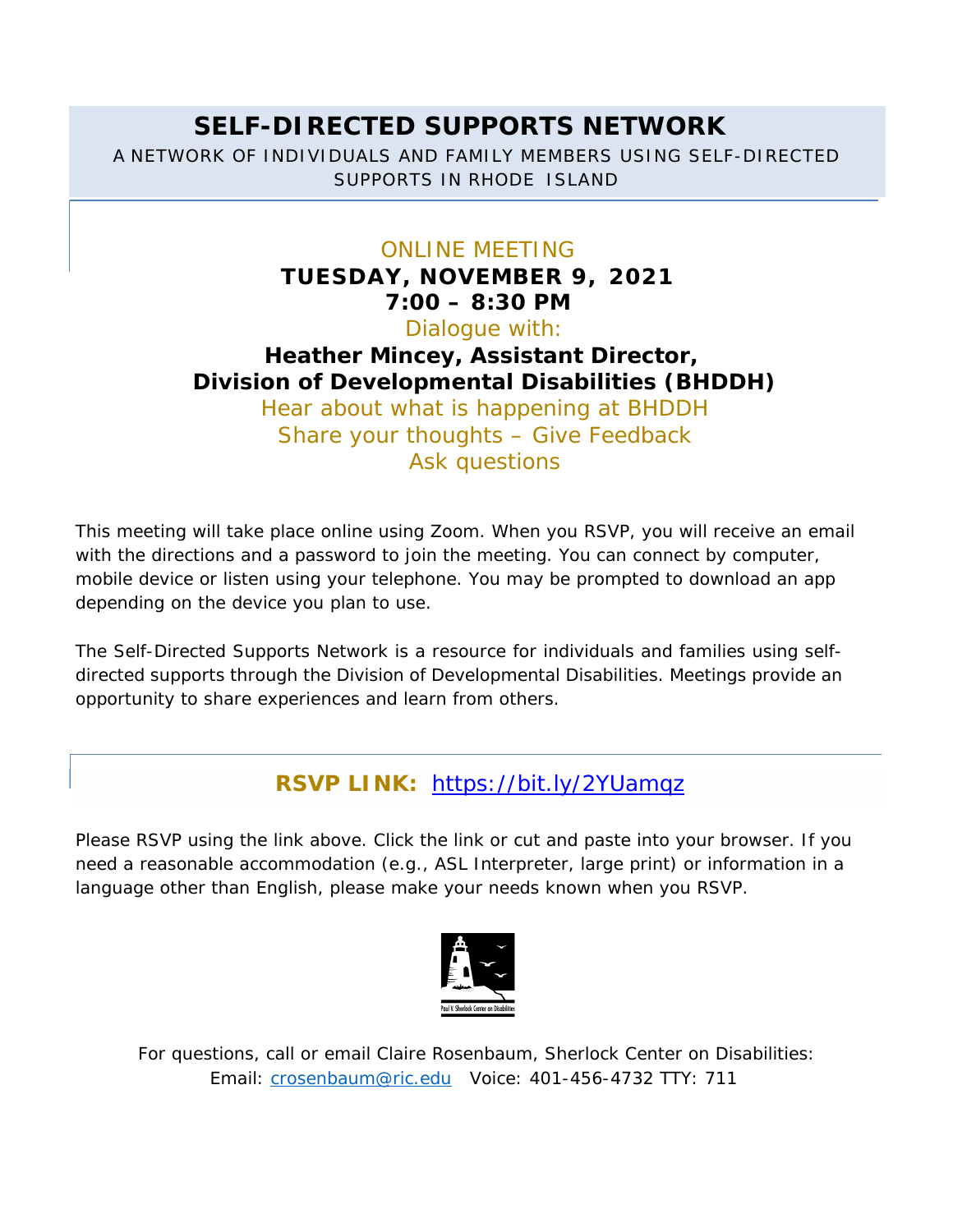

# **We have an announcement!**

### Dear Friends,

We are excited to announce the formation of the Rhode Island Self-Direct Coalition (RISDC). We will provide resources and guidance to individuals and families interested in Self-Direct Services. Self-Direction has many benefits, but unfortunately, navigating the system can be overwhelming and confusing. Therefore, we would like to encourage you to be a part of this coalition to help assist one another, so we can all work together to improve the lives of those that use self-direction.

We will be holding monthly informational sessions around topics of interest to those that Self-Direct. In addition, we will schedule speakers around a variety of topics to help keep us all better informed.

We will also provide workforce training and development for *Achievement Coordinators\**. We are in a workforce crisis, now is the time to appreciate and support these important individuals. Our goal is to form an Employment Hub for *Achievement Coordinators* to be partnered with individuals seeking to expand their workforce.

We will be a starting point for local businesses that are looking to hire employees. We will connect and align qualified applicants with developmental disabilities to job opportunities. In addition, we will increase awareness around the potential for self-employment.

We will provide education and awareness on a variety of topics, including, but not limited to, self-advocacy, personal safety, and self-empowerment to promote a healthy, person-centered life.

We have all faced situations and obstacles that have left us feeling alone and frustrated. Our goal is to share correct information, avoid misinformation and improve the way self-directed communication is provided.

Thank you for your time. Feel free to reach out with any questions. Please email *info@risdc.org* to be placed on our email list. The website is just about finished, and we will have current and up-to-date resources available.

Let's work together to improve everyone's life!

All the best,

Claudia Lowe & Sheila Coyne Co-Founders

\**Achievement Coordinators-*formerly known as Direct Service Professionals (DSPs)